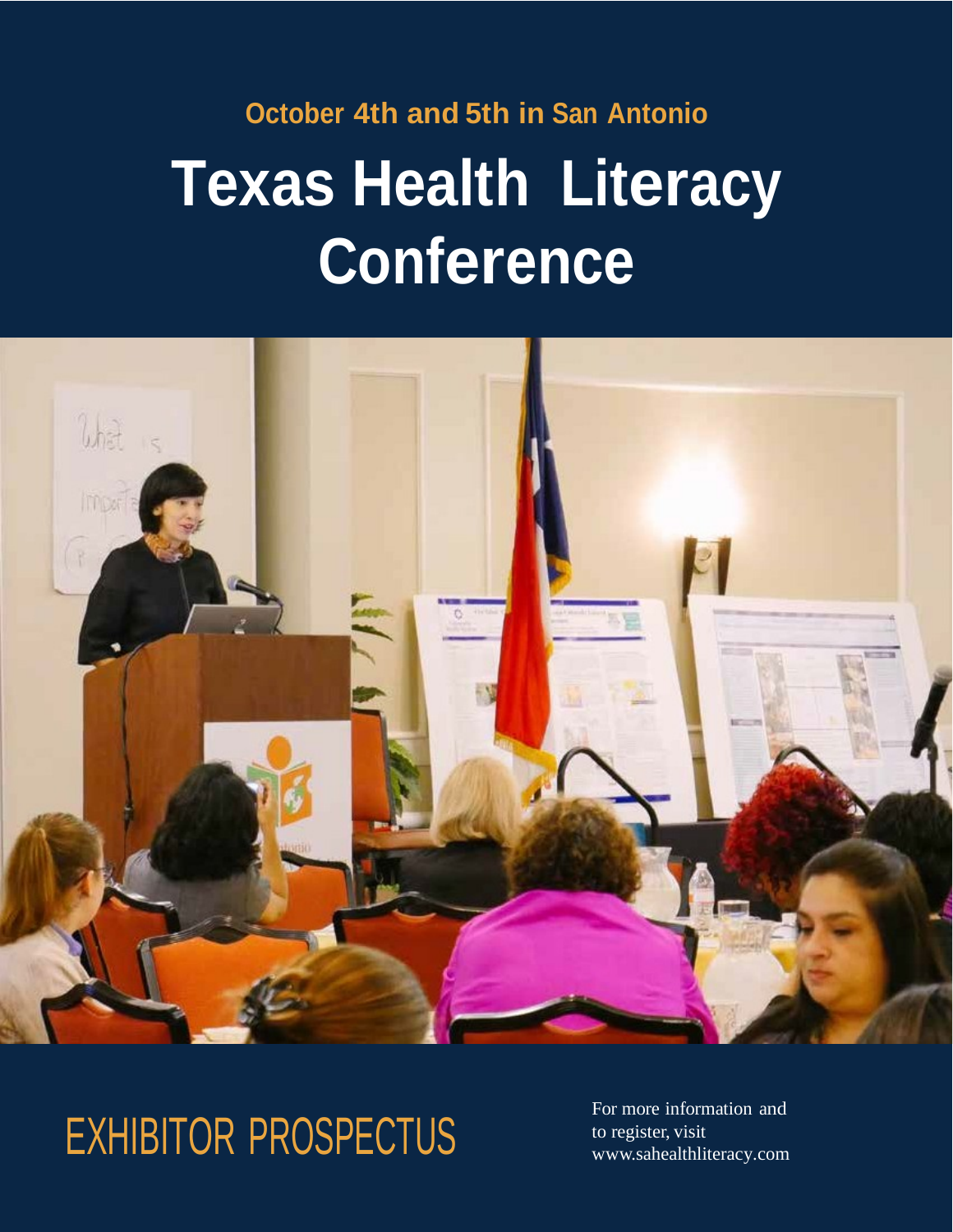## **ABOUT THE CONFERENCE**

**The Annual Texas Health Literacy Conference isthe premier program for health literacy solutions and best practices.**

**Approximately 250 professionals attend our 2-day conference. They come for professional development, peer networking, and access to practicaltools. And exhibitors play an integral partin meeting the needs of our attendees.**

**Booth selection is based on registration day. Sign up today to reserve you space.**

## **Additional Information**

- Shipping, electrical, and rental information will be provided closer to the Conference date.
- The Health Literacy Conference is business casual for daytime and evening events.
- Important deadlines are available on www.sahealthliteracy.com

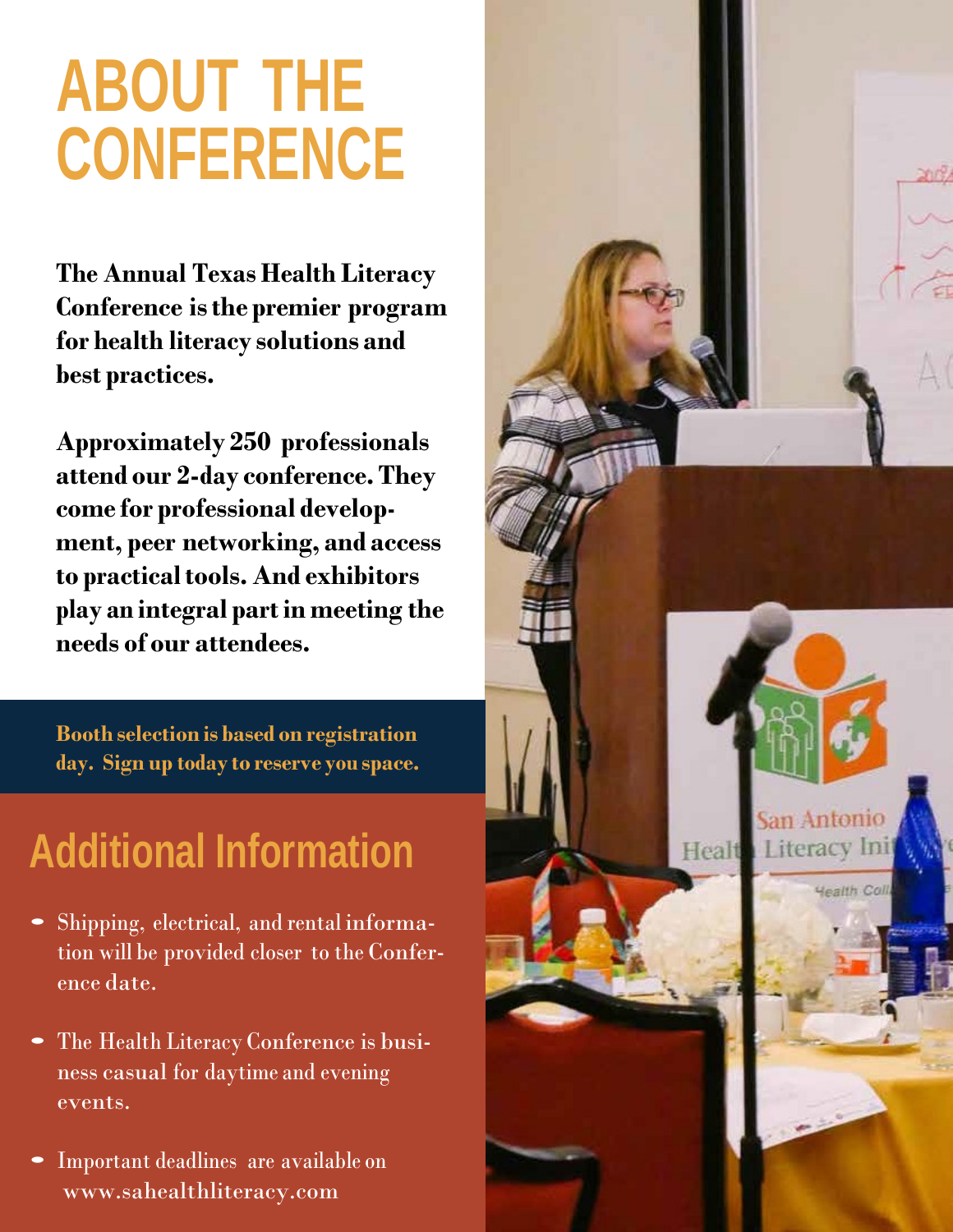# **CONFERENCE SCHEDULE**

### THURSDAY, OCTOBER 4TH

11:00 am - 11:45 am Registration and Check-in, Boxed Lunches, Exhibits 11:00 am - 11:30 pm Introductions to HLCON2018 11:30 pm - 1:15 pm - Breakout Sessions (3) 1:30 pm - 3:15 pm - Breakout Sessions (3) 3:30 pm - 4:45 pm - Breakout Sessions (3) 4:45pm -5:00 pm Closing reminders and Next Day Expectations 5:00 pm-5:30 pm- Exhibits and Networking

### FRIDAY, OCTOBER 5TH

7:00 am - 8:00 am Registration/Check-in, Continental Breakfast and Exhibits 8:00 am - 8:15 amWelcome and opening remarks, HL Heroes Recognition 8:15 am - 9:15 am -Keynote Speaker, Christopher Trudeau, J.D., University of Arkansas 9:15 am -9:30 am Break 9:30 am - 11:30 am Breakout Sessions (3) 11:30 am - 12:30 pm Networking Lunch and Exhibits & Posters 12:30 pm - 2:30 pm Breakout Sessions (4) 2:30 pm -2:45 pm Break 2:45 pm - 3:45 pm Plenary Session: Health Literacy and the Texas State Health Plan 3:45 pm- 4:45 pm Panel Discussion: Developing A Culture of Health Literacy 5:45 pm - 5:00 pm Closing remarks

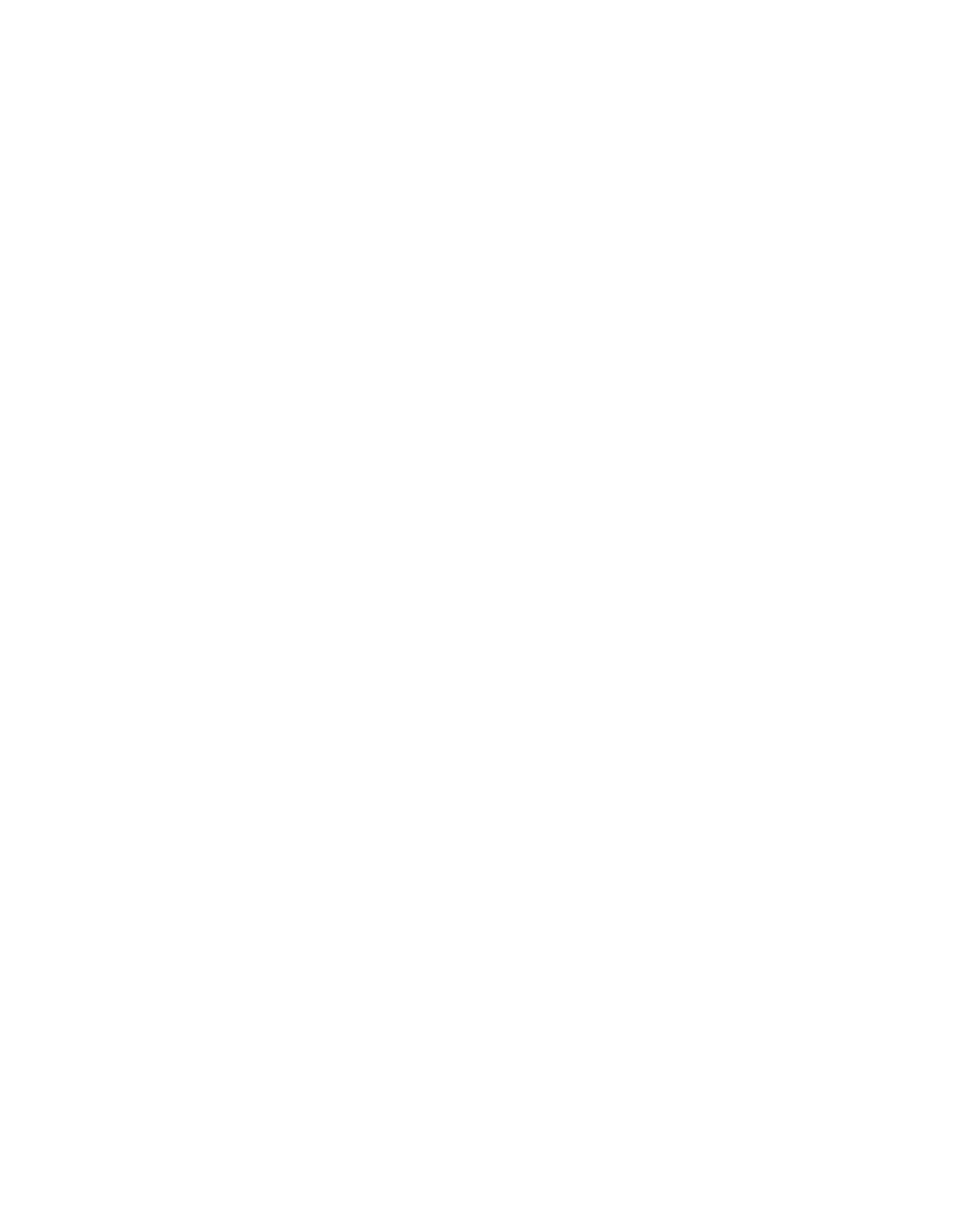

"I have come each year and always leave feeling empowered to do more ." -Emily Thompson

#### EXHIBITOR PACKAGE **\$1,000 Business \$500 Non-Profit**

- •Two (2) representative registrations up to 358.00 value (additional registrants \$135/per person)
- One (1) 6' tabletop during exhibit hours with two chairs
- •Recognition in all literature, including short bio in Program Guide
- •Announcement of company, including web link in conference e-blast
- •Two (2) tickets to Thursday evening Speakers Reception
- •Lunch included on Thursday and Breakfast and lunch included on Friday
- •Access to <sup>a</sup> post-show mailing list including address information (no email)
- •Recognition in all conference signage, literature, Conference web page

Register now at: [http://www.sahealthliteracy.com](http://www.sahealthliteracy.com/)